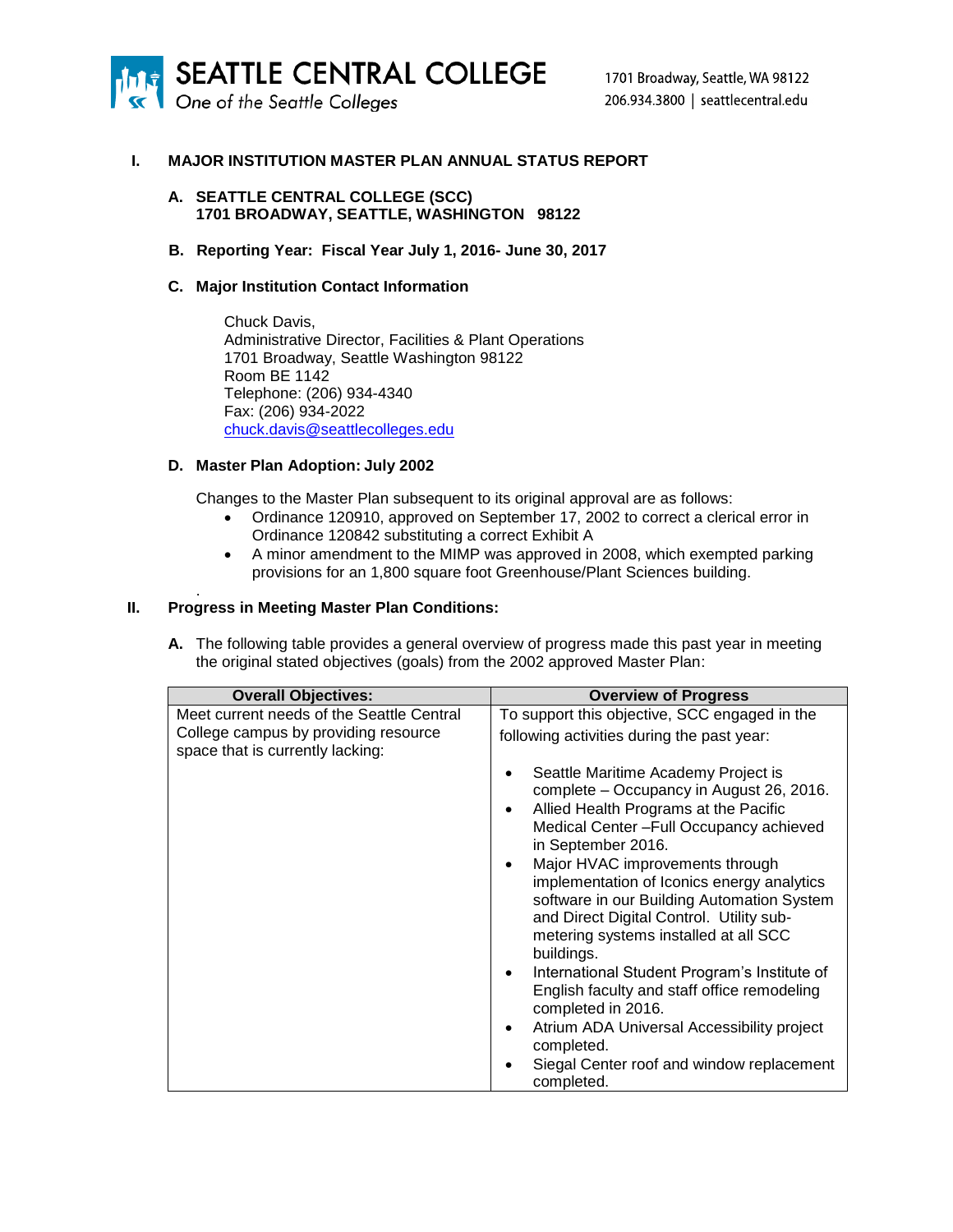|                                                                                                               | Broadway Performance Hall Sandstone<br>$\bullet$<br>stabilization work completed.<br>Broadway Performance Hall Fire Alarm<br>٠<br>upgrade to modern platform.<br>4106 lecture hall renovation completed.<br>٠<br>SCC is currently in the design and<br>permitting process for multiple projects<br>including:<br>o Third floor restroom renovation to include<br>an 11 stall All-Gender style bathroom.<br>○ Basic Studies Transition Center<br>$\circ$ CCTV security system for Fine Arts and<br>Seattle Vocational Institute<br>o Major HVAC repairs to Fine Arts and<br>Seattle Vocational Institute<br>o North Plaza demolition and outdoor<br>space temporary activation |
|---------------------------------------------------------------------------------------------------------------|-------------------------------------------------------------------------------------------------------------------------------------------------------------------------------------------------------------------------------------------------------------------------------------------------------------------------------------------------------------------------------------------------------------------------------------------------------------------------------------------------------------------------------------------------------------------------------------------------------------------------------------------------------------------------------|
| Provide additional parking to decrease<br>existing parking deficits                                           | During the past year, SCC did not take any<br>actions to provide additional parking on campus.<br>However, the college continues to manage its<br>parking challenges through its commuter trip<br>reduction plan. Recent changes in parking<br>requirements for Major Institutions may also<br>influence how SCC proceeds with this objective<br>in the future. See Seattle Municipal Code<br>SMC23.54.016                                                                                                                                                                                                                                                                    |
| Provide technology opportunities and help<br>to remove student time/place barriers                            | SCC continues to support this objective through<br>its many IT applications and its e-learning<br>programs.                                                                                                                                                                                                                                                                                                                                                                                                                                                                                                                                                                   |
| Provide more flexible and competency-<br>based courses/programs                                               | SCC has continued to evaluate course offerings<br>to ensure that this goal is met. Faculty members<br>have the ability to submit new course offerings<br>via an electronic system. Submissions<br>automatically flow to various individuals and<br>committees for review and approval. The on-line<br>review and approval process has dramatically<br>reduced the time from submission to final<br>approval and ultimate course availability to<br>students.                                                                                                                                                                                                                  |
| Develop closer partnerships with business,<br>industry, community, K-12 and other<br>educational institutions | Over the past year, SCC has continued to be<br>actively involved in building partnerships.<br>Among others, SCC has representatives on the<br>following:                                                                                                                                                                                                                                                                                                                                                                                                                                                                                                                      |
|                                                                                                               | The Capitol Hill Chamber of Commerce<br>Board<br>The Capitol Hill Eco District Committee<br>$\bullet$<br>The Capitol Hill Champion Steering<br>$\bullet$<br>Committee<br>The Capitol Hill Business Improvement<br>Association<br>The Broadway Improvement Association<br>٠<br>One Center City-a new collaboration<br>$\bullet$<br>between the Downtown Seattle Association,<br>SDOT, King County Metro, and Sound                                                                                                                                                                                                                                                             |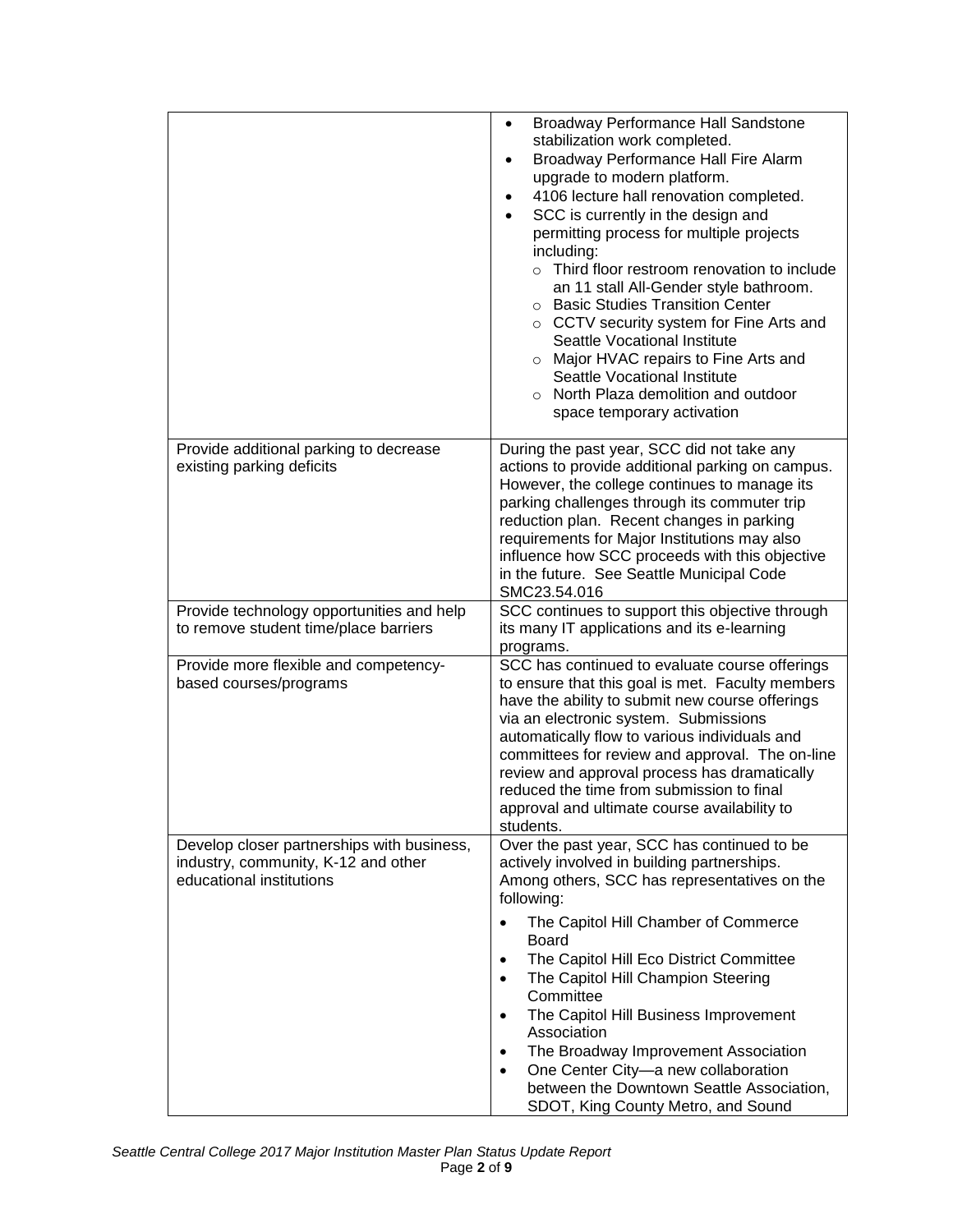|                                       | Transit to develop a comprehensive, 30-year<br>plan for how people will commute to, from<br>and within Seattle's downtown<br>neighborhoods<br>Seattle Major Institutions Group<br>٠<br>Seattle Art Museum Board of Directors<br>$\bullet$<br>Alliance for Education Board of Directors<br>$\bullet$<br>NWAPPA – a physical plant administrators<br>$\bullet$<br>group that provides ties to Seattle University,<br>University of Washington and K-12<br>institutions.<br>PCAPPA - Pacific Coast APPA, similar in<br>$\bullet$<br>nature to NWAPPA and serving California,<br>Oregon, Washington and British Columbia.<br>Chuck Davis is currently serving on the<br>PCAPPA Board and is the Senior<br>Representative to APPA International<br>SCC representatives also participate in local and |
|---------------------------------------|-------------------------------------------------------------------------------------------------------------------------------------------------------------------------------------------------------------------------------------------------------------------------------------------------------------------------------------------------------------------------------------------------------------------------------------------------------------------------------------------------------------------------------------------------------------------------------------------------------------------------------------------------------------------------------------------------------------------------------------------------------------------------------------------------|
|                                       | regional groups who are committed to ensuring<br>that all of our residents are healthy, happy and<br>well-educated:                                                                                                                                                                                                                                                                                                                                                                                                                                                                                                                                                                                                                                                                             |
|                                       | Downtown Seattle Association (DSA)<br>$\bullet$<br>Seattle Chamber of Commerce<br>$\bullet$<br>Seattle College Access Network (SCAN)<br>$\bullet$<br>The Road Map Project<br>$\bullet$                                                                                                                                                                                                                                                                                                                                                                                                                                                                                                                                                                                                          |
|                                       | SCC continues to develop relationships in<br>conjunction with its allied health programs in the<br>Pacific Tower and on its main campus on Capitol<br>Hill. These include:                                                                                                                                                                                                                                                                                                                                                                                                                                                                                                                                                                                                                      |
|                                       | College Access Now (CAN)<br>$\bullet$<br>Neighborhood House<br>$\bullet$<br>Seattle Education Access (SEA)<br>٠<br>City Light (student bill mitigation)<br><b>Pacific Tower Partners</b><br>NeighborCare                                                                                                                                                                                                                                                                                                                                                                                                                                                                                                                                                                                        |
|                                       | FareStart<br><b>College Success Foundation</b><br><b>Pacific Medical Centers</b>                                                                                                                                                                                                                                                                                                                                                                                                                                                                                                                                                                                                                                                                                                                |
| <b>Specific Objectives:</b>           | <b>Overview of Progress</b>                                                                                                                                                                                                                                                                                                                                                                                                                                                                                                                                                                                                                                                                                                                                                                     |
| Decentralize technology/computer labs | The use of technology and computer labs<br>continues to receive strong support.                                                                                                                                                                                                                                                                                                                                                                                                                                                                                                                                                                                                                                                                                                                 |
|                                       | During this past year, the Seattle Maritime<br>Academy project was completed and includes<br>one new general use computer lab along with a<br>multi-room state-of-art Maritime Navigation<br>Simulation system. This includes a mock bridge<br>(allowing students to simulate "Captaining" a<br>ship), two engineering computer labs for<br>mechanical and electrical ship simulation, and a                                                                                                                                                                                                                                                                                                                                                                                                    |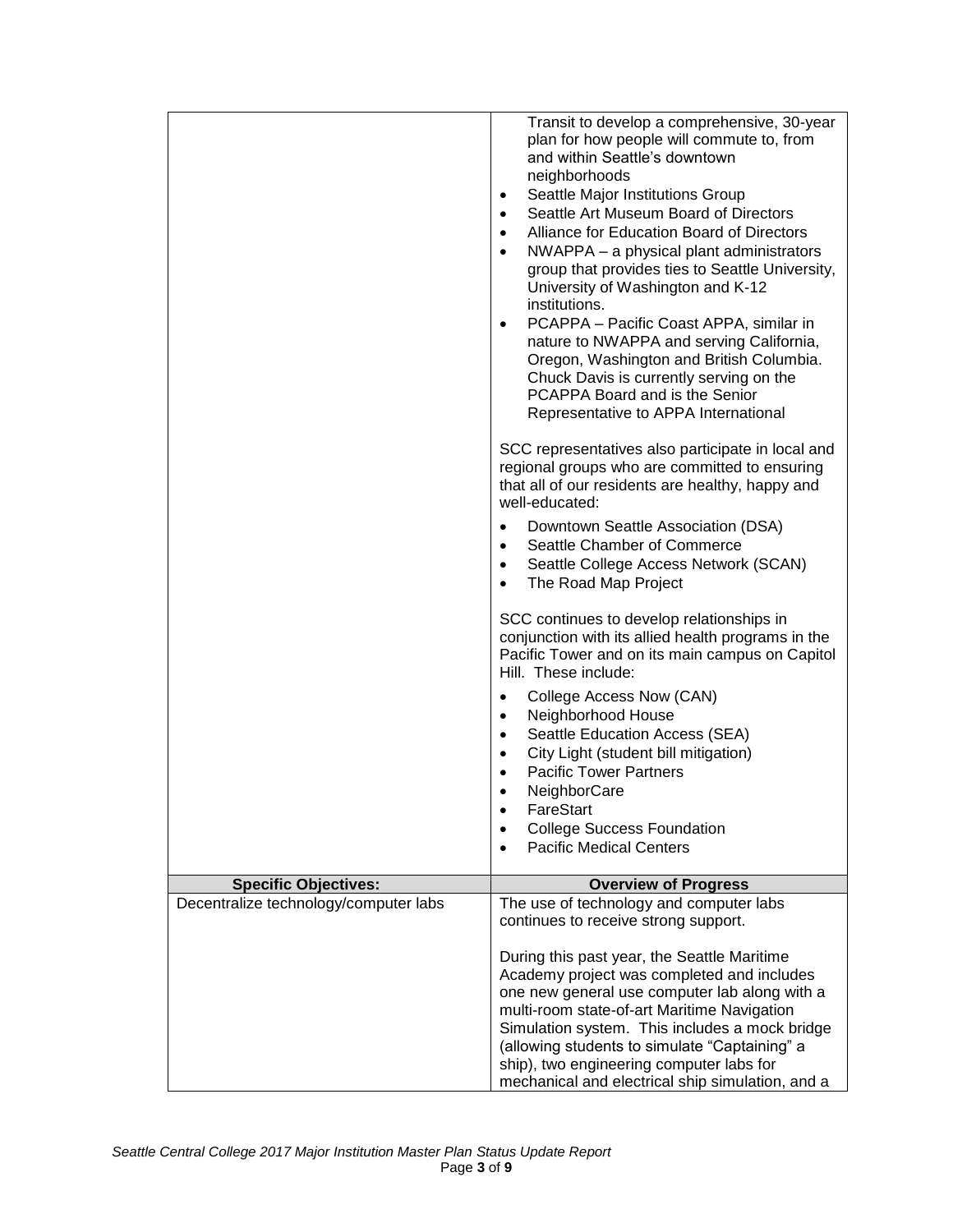|                                                                                                                                                                                            | learning computer lab for simulation activity<br>study and review.                                                                                                                                                                                                                                                                                                                                                                                                                                                                                                                                                                                                                                                                                                                                                                                                                                                                                  |
|--------------------------------------------------------------------------------------------------------------------------------------------------------------------------------------------|-----------------------------------------------------------------------------------------------------------------------------------------------------------------------------------------------------------------------------------------------------------------------------------------------------------------------------------------------------------------------------------------------------------------------------------------------------------------------------------------------------------------------------------------------------------------------------------------------------------------------------------------------------------------------------------------------------------------------------------------------------------------------------------------------------------------------------------------------------------------------------------------------------------------------------------------------------|
|                                                                                                                                                                                            | Hardware/software support and IT security for<br>the labs are centralized for efficiency and to<br>assure consistent service. Scheduling of about<br>half the labs, and instructional software<br>decisions, are decentralized for flexibility and to<br>meet faculty/student needs.                                                                                                                                                                                                                                                                                                                                                                                                                                                                                                                                                                                                                                                                |
| Provide space for multi-media<br>communications                                                                                                                                            | SCC continues to support multi-media<br>capabilities. Most of the classrooms have multi-<br>media equipment installed. Many of the<br>conference rooms also have multi-media<br>presentation capability with a few conference<br>rooms also having remote video conferencing<br>capability.                                                                                                                                                                                                                                                                                                                                                                                                                                                                                                                                                                                                                                                         |
|                                                                                                                                                                                            | As a matter of routine, a portion of the multi-<br>media and communications equipment is<br>updated each year to keep pace with changing<br>technology advancements.                                                                                                                                                                                                                                                                                                                                                                                                                                                                                                                                                                                                                                                                                                                                                                                |
| Create a broad performing arts center                                                                                                                                                      | SCC continues to develop programs in support<br>of this objective. Utilization of the Broadway<br>Performance Hall, the Erickson Theater, and the<br>Fine Arts buildings will continue to evolve over<br>time. The college has participated in early<br>conversations regarding the formation of an "Arts"<br>District" on Capitol Hill.                                                                                                                                                                                                                                                                                                                                                                                                                                                                                                                                                                                                            |
| Integrate related nearby initiatives (RTA<br>transit station, parking, neighborhood plans,<br>reservoir cover, Bobby Morris playfields,<br>business district improvement, and<br>housing). | SCC did not take any further action over the past<br>year relative to the items listed in this objective.<br>However, SCC is working to finalize negotiations<br>with Sound Transit regarding acquiring Site-D.<br>Discussions include potential for student,<br>affordable, and or workforce housing.                                                                                                                                                                                                                                                                                                                                                                                                                                                                                                                                                                                                                                              |
| Explore partnerships with the City and<br>private interests for mutually beneficial<br>projects, given state funding uncertainty and<br>shifts                                             | Over the past year:<br>SCC continued to explore potential<br>partnerships with various developers in<br>regard to the acquisition and development of<br>Sound Transit TOD Site D."<br>The College was actively engaged with the<br>$\bullet$<br>State of Washington Department of<br>Commerce and other non-profit partners in<br>transforming the Pacific Tower into an<br>innovative health education center.<br>SCC engaged Washington State University<br>$\bullet$<br>and McKinstry to study the possibility of<br>Combined Heat and Power plant. An option<br>to replacing our failing emergency generator<br>would be replacement with a cogeneration<br>plant that would follow our heat load<br>demands and produce electricity in both<br>daily operation and in the event of a power<br>outage. It would be the first of its kind in the<br>Seattle area, and work with City and Utility<br>companies to forge a potential path for this |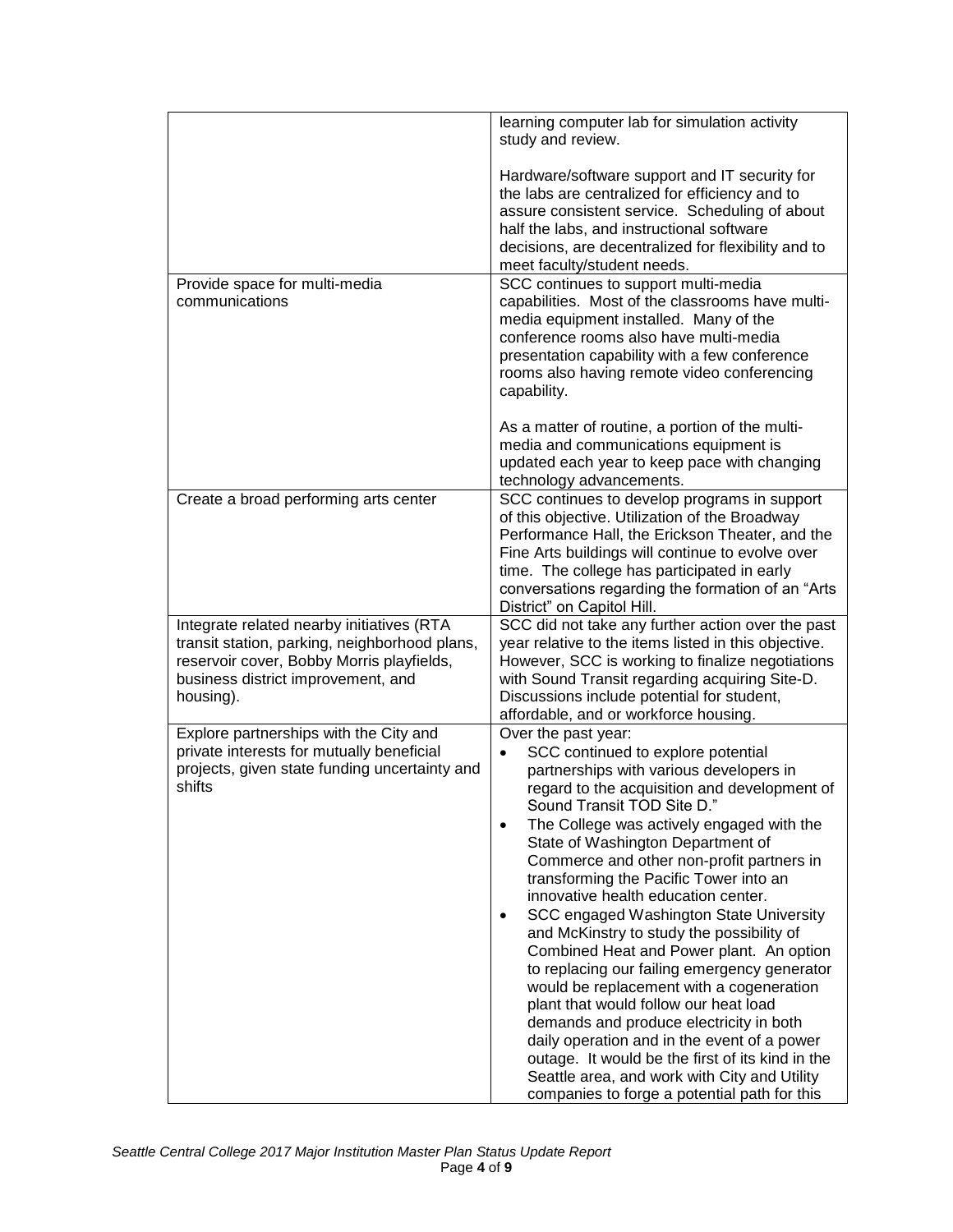|                                               | technology is underway. Initial capital costs<br>and payback models need further scrutiny. |
|-----------------------------------------------|--------------------------------------------------------------------------------------------|
|                                               |                                                                                            |
| Address community access to facilities after  | Further CCTV work is underway in the Fine Arts                                             |
| hours and operational concerns                | building and Seattle Vocational Institute.                                                 |
|                                               | Cameras will capture the entire perimeter of both                                          |
|                                               | buildings, as well as lobbies, stairs and                                                  |
|                                               | elevators. Fine arts will also receive two                                                 |
|                                               | emergency call box stations, one in entry lobby                                            |
|                                               | and one on 4 <sup>th</sup> floor lobby, that will reach out to                             |
|                                               | SCC Public Safety office.                                                                  |
|                                               |                                                                                            |
| Create a new facility at the north end of the | SCC remains in negotiations with Sound Transit                                             |
| campus that can function separately           | to purchase "Site-D", located just north of the                                            |
|                                               | SCC property line. Such a purchase would                                                   |
|                                               | support this objective. Very early pre-planning                                            |
|                                               | efforts are progressing, including plans to                                                |
|                                               | demolish the North Plaza Building. This would                                              |
|                                               | be a first step toward creating space for the new                                          |
|                                               | facility.                                                                                  |
| Comprehensively resolve parking needs         | Over the past year, SCC sustained its efforts to                                           |
| and transportation management                 | manage its parking and transportation                                                      |
|                                               |                                                                                            |
|                                               | challenges through strong support of its                                                   |
|                                               | Transportation Management Plan.                                                            |
| Provide parking for oversize vehicles         | SCC made no changes relative to this objective                                             |
| (buses, vans, and service trucks)             | during the past year. Demand for oversize                                                  |
|                                               | parking has been minimal and SCC has been                                                  |
|                                               | able to accommodate the few requests in the                                                |
|                                               | north parking lot.                                                                         |
| <b>Further Objectives:</b>                    | <b>Overview of Progress</b>                                                                |
| Continue to be a part of the local            | Over the past year, SCC has continued to be                                                |
| community. More specifically, an objective is | actively involved in the community. It has                                                 |
| to be generally consistent with the recently  | representatives serving on the following:                                                  |
| adopted Pike/Pine and Capitol Hill            | The Capitol Hill Chamber of Commerce<br>$\bullet$                                          |
| neighborhood plans                            | <b>Board</b>                                                                               |
|                                               | The Capitol Hill Eco District Steering<br>$\bullet$                                        |
|                                               | Committee                                                                                  |
|                                               |                                                                                            |
|                                               | The Champion Steering Committee<br>$\bullet$                                               |
|                                               | The Broadway Improvement Association                                                       |
| An objective of the master plan is to satisfy | SCC is a member of the Seattle Major                                                       |
| the requirements of the Major Institutions    | Institutions group and continues to be an active                                           |
| Policies and Land Use Code.                   | participant on sub-committees of the group to                                              |
|                                               | review and evaluate improvements to the                                                    |
|                                               | policies and codes.                                                                        |

**B.** The following table contains the recommended conditions for the Major Institution Master Plan entered by Anne Watanabe, Deputy Hearing Examiner on February 22, 2002. The table also provides a brief narrative statement about the progress SCC made towards compliance this past year.

| <b>Recommended Conditions</b>                                                                                                                                            | <b>Compliance Progress</b>                                                                                                                                                                        |
|--------------------------------------------------------------------------------------------------------------------------------------------------------------------------|---------------------------------------------------------------------------------------------------------------------------------------------------------------------------------------------------|
| 1. The Seattle Central College Major<br>Institution Master Plan boundary shall be<br>expanded to include all areas south of E.<br>Pine St., which they currently own (to | SCC has made no changes in MIMP boundary<br>during the past year, consequently this condition<br>remains under "full compliance". Changes to the<br>boundary may be proposed during submission of |
|                                                                                                                                                                          | a new Major Institution Master Plan. Although it<br>remained a topic of frequent discussion over the                                                                                              |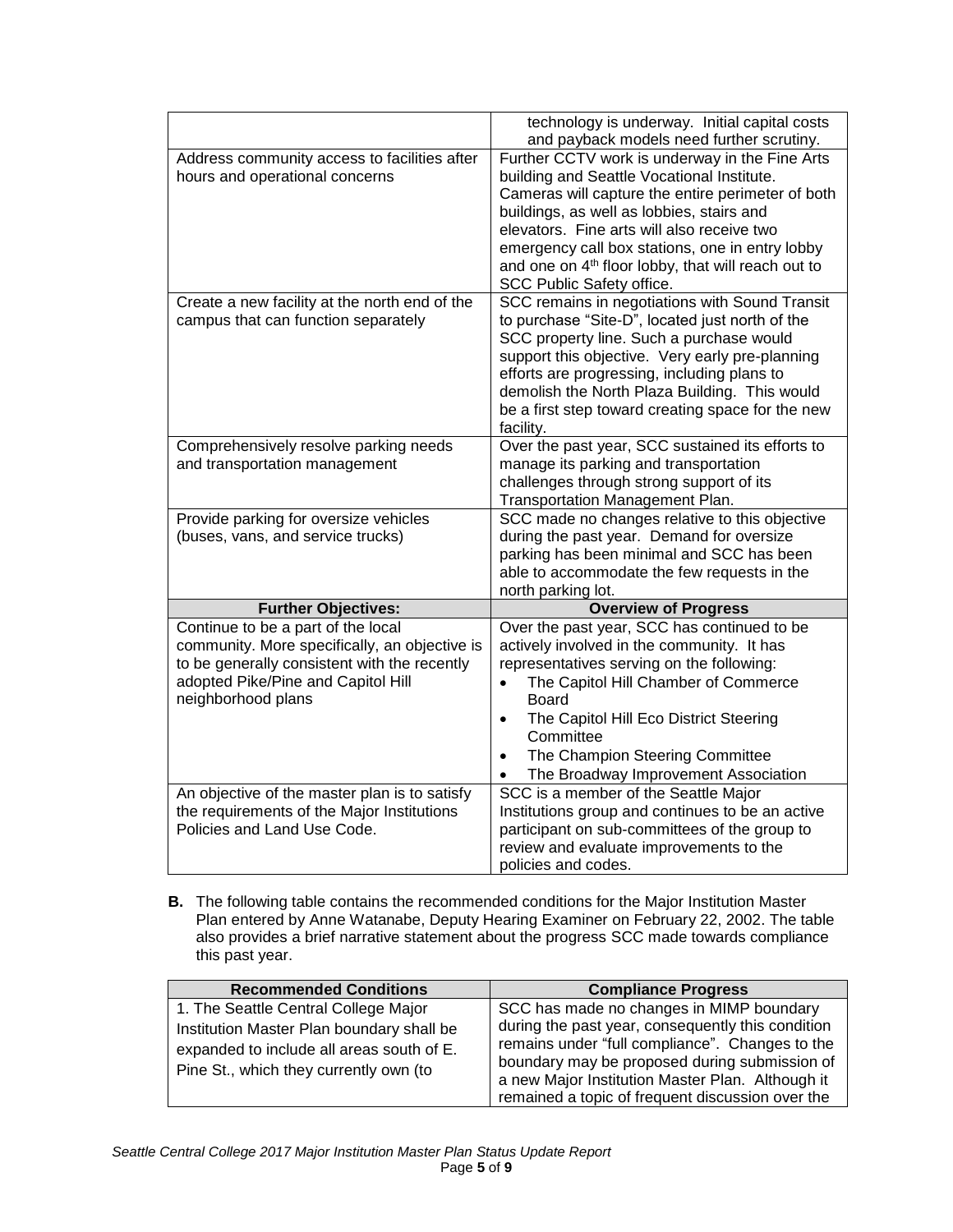| include the South Annex, the Masonic<br>Temple, and Motor Pool lot Broadway E.).                                                                                                                                                                                                                                                                                                                                                                                                                                                                                                                                                                                                                                                                                                  | past year, the college did not actively pursue<br>creation of a new MIMP.                                                                                                                                                                                                                                                           |
|-----------------------------------------------------------------------------------------------------------------------------------------------------------------------------------------------------------------------------------------------------------------------------------------------------------------------------------------------------------------------------------------------------------------------------------------------------------------------------------------------------------------------------------------------------------------------------------------------------------------------------------------------------------------------------------------------------------------------------------------------------------------------------------|-------------------------------------------------------------------------------------------------------------------------------------------------------------------------------------------------------------------------------------------------------------------------------------------------------------------------------------|
| 2. Areas of Major Institution Overlay for<br>SCC south of E. Pine St. shall be limited in<br>height to the 65-foot limit allowed in the<br>underlying zoning. If this height limit is<br>changed in the future so too should the<br>potential height of SCC development in the<br>area.                                                                                                                                                                                                                                                                                                                                                                                                                                                                                           | This condition remains in "full compliance".<br>Future changes to the height limits would likely<br>be reviewed for potential inclusion should the<br>college move forward with a new Major Institution<br>Master Plan.                                                                                                             |
| 3. Landscaping shall be incorporated into<br>any areas along Harvard Ave. developed or<br>redeveloped by the College and shall be in<br>a form which complements both the<br>institution and neighboring residential areas.                                                                                                                                                                                                                                                                                                                                                                                                                                                                                                                                                       | This condition remains in "full compliance". SCC<br>performed no development or redevelopment<br>work along Harvard during the past year.                                                                                                                                                                                           |
| 4. At the time of the Master Use Permit<br>application for the development of the<br>proposed Technology Center, a traffic study<br>shall be conducted in consultation with the<br>SCC Standing Advisory Committee and<br>appropriate City of Seattle officials and a<br>vehicle access shall be designed and<br>conditioned in a way which both meets the<br>need of SCC and minimizes impacts to the<br>surrounding community.                                                                                                                                                                                                                                                                                                                                                  | This condition remains in "full compliance". SCC<br>did not perform any further work on the<br>previously proposed Technology Center. A<br>preliminary traffic study was conducted as part of<br>internal master planning work. Further studies<br>will likely be completed as development plans of<br>the north campus take place. |
| 5. SCC buildings south of E. Pine St. and<br>along Broadway north of the existing main<br>campus buildings shall be designed to fit<br>well with the commercial and pedestrian<br>context of the surrounding areas. To this<br>end, a human scale is to be developed at<br>sidewalk level. Buildings shall have a<br>commercial appearance, be close to the<br>sidewalks and have a high level of<br>transparency, with highly visible entries<br>directly accessible from the public sidewalk<br>realm. Materials used for windows, walls<br>and other elements and architectural<br>patterns (spacing of windows and support<br>columns and overall architectural styles)<br>shall be drawn from the context of<br>immediately surrounding area and from the<br>Pike/Pine area. | This condition remains in "full compliance".<br>During the past year, completed<br>repairs/replacements to the windows and roof of<br>the Siegal Center Building at 1500 Harvard. The<br>plans were reviewed by City Staff and they<br>issued a permit for the work.                                                                |
| 6. Within the entire MIMP boundary, use<br>limitations, derived from underlying zoning<br>shall not apply to SCC buildings when they<br>are replaced by SCC uses (except as<br>required by SMC 23.69.008 or successor<br>sections). In all areas within the MIMP<br>(whether or not designated as pedestrian<br>zones) uses at the ground level, across<br>streets from commercial zones and adjacent<br>to surrounding streets shall, to the greatest<br>extent reasonably possible, be those of the<br>College which are most commercial or                                                                                                                                                                                                                                     | This condition remains in "full compliance".<br>During the past year, (aside from the window<br>replacement project at the Siegal Center Building<br>at 1500 Harvard) SCC performed no work that<br>would affect this condition.                                                                                                    |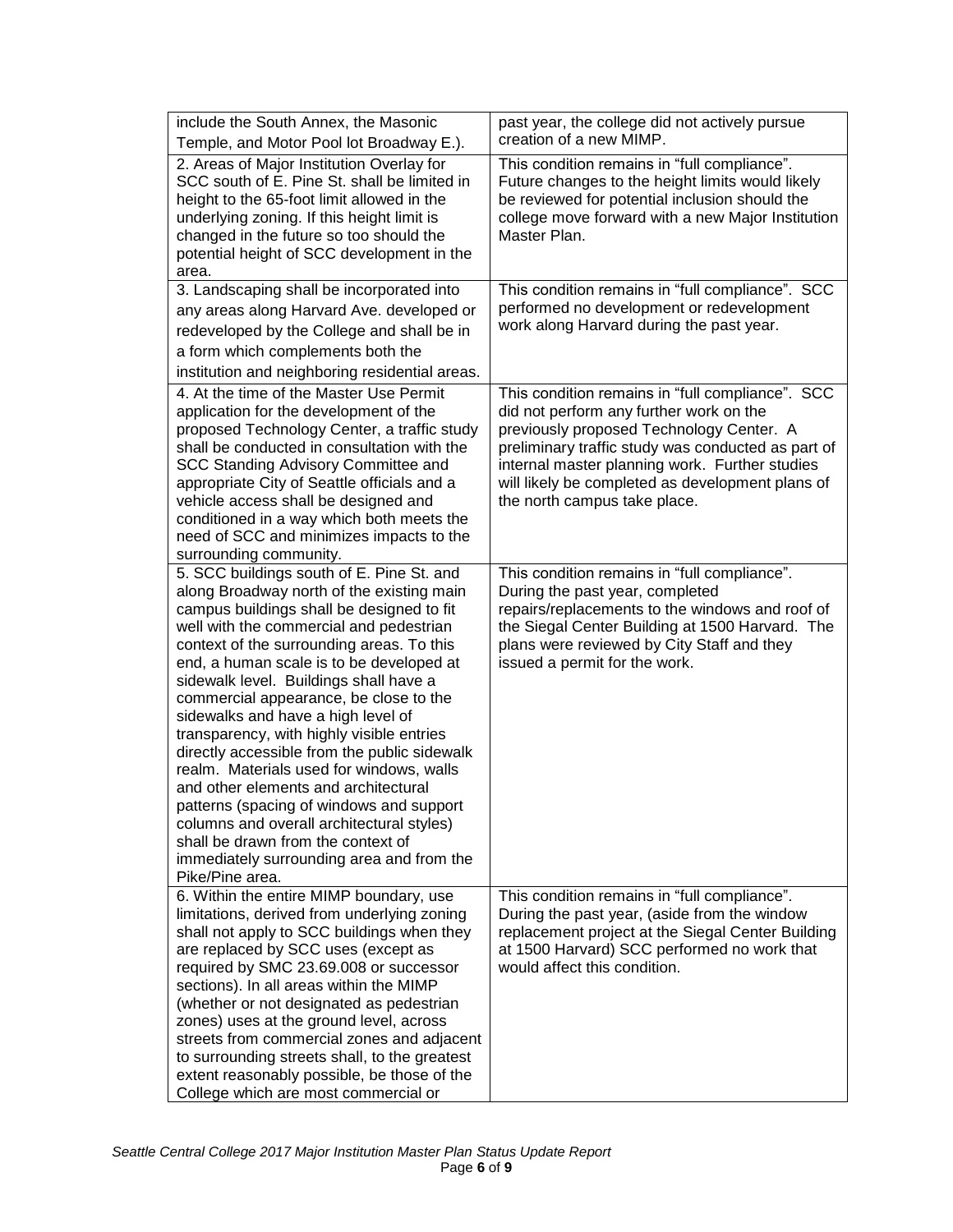| customer service in nature such as, but not<br>limited to, reception, retail, food service, and<br>educational programs which are<br>commercial-like (i.e. cosmetology) or to<br>those uses which would be visually<br>interesting from the public realm and are of<br>a kind where public observation would not<br>be harmful to the educational purpose<br>therein.                                                                                   |                                                                                                                                                                                                                                                   |
|---------------------------------------------------------------------------------------------------------------------------------------------------------------------------------------------------------------------------------------------------------------------------------------------------------------------------------------------------------------------------------------------------------------------------------------------------------|---------------------------------------------------------------------------------------------------------------------------------------------------------------------------------------------------------------------------------------------------|
| 7. New development along Harvard Ave.<br>shall create a sidewalk environment along<br>Harvard Ave., which incorporates setbacks,<br>and landscaping designed to be compatible<br>with and to transition into the Mid-rise (MR)<br>residential zoning along the eastern side of<br>that street.                                                                                                                                                          | This condition remains in "full compliance".<br>During the past year, SCC performed no work<br>that affected this condition.                                                                                                                      |
| 8. The mid-block pedestrian crossing<br>between Harvard Ave. and Broadway, at<br>the former E. Howell St. right-of-way, shall<br>remain available for general public use to<br>the greatest extent possible and consistent                                                                                                                                                                                                                              | This condition remains in "full compliance".<br>During the past year, the mid-block pedestrian<br>crossing remained open and available for<br>general public use.                                                                                 |
| with security and programmatic needs of<br>SCC.                                                                                                                                                                                                                                                                                                                                                                                                         | SCC will work with City Staff to mitigate impacts<br>that may occur during the planned demolition of<br>the North Plaza Building which abuts the former<br>E. Howell St. right-of-way.                                                            |
| 9. New structures and additions shall be<br>designed with architectural measures to<br>minimize height, bulk and scale impacts on<br>surrounding properties to the greatest<br>extent practicable.                                                                                                                                                                                                                                                      | This condition remains in "full compliance".<br>During the past year, SCC did not build any new<br>structures or additions.                                                                                                                       |
| 10. The MIMP shall be written to clearly<br>state that the Seattle Land Use Code<br>standards for structure setbacks on the<br>perimeter of an MIO District existing at the<br>time of development permit application are<br>intended to apply.                                                                                                                                                                                                         | This condition remains in "full compliance".<br>There were no amendments to the MIMP during<br>the past year.                                                                                                                                     |
| 11. The MIMP shall contain a provision that<br>nighttime lighting of all outdoor pedestrian<br>areas on the SCC campus, new, existing or<br>remodeled, shall be maintained at a level<br>consistent with that established for public<br>sidewalks in the regulations and practices of<br>the Seattle Transportation Department<br>("SeaTran"). That level, for sidewalks not<br>adjacent to roadways, is expressed at this<br>time as two foot candles. | The status of this condition is unknown.<br>Lighting<br>level studies were not conducted during the past<br>year.                                                                                                                                 |
| 12. SCC shall preserve the historic<br>character of the north and west facades and<br>the lobby of the Masonic Temple building.                                                                                                                                                                                                                                                                                                                         | This condition remains in "full compliance" (the<br>college no longer refers to the building as the<br>"Masonic Temple"). During the past year, SCC<br>made no changes to the lobby or the north and<br>west facades of the "Fine Arts Building". |
| 13. Upon remodel and/or expansion of the<br>existing parking garage, the college shall                                                                                                                                                                                                                                                                                                                                                                  | This condition remains in "full compliance".<br>During the past year, SCC performed no                                                                                                                                                            |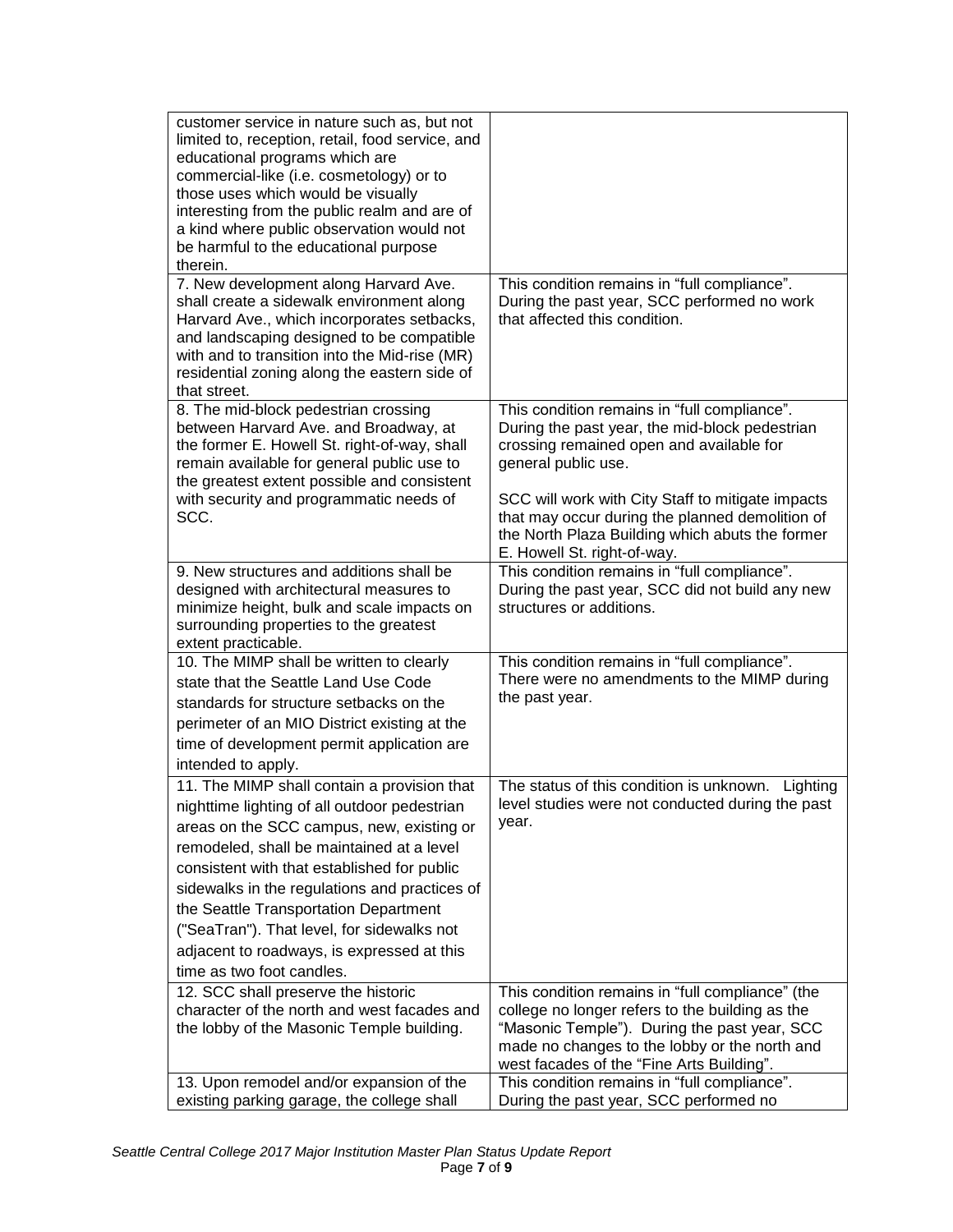| retain existing and incorporate new | remodeling or expansion of the existing parking |
|-------------------------------------|-------------------------------------------------|
| landscaping along street frontages. | garage.                                         |

#### **III. Major Institution Development Activity Initiated or Under Construction Within the MIO Boundary During the Reporting Period.**

## **A. Development Activity Initiated or Under Construction (Non-Leased Activity)**

- 1. North Plaza Demolition
- 2. Remodel of 3000sf in Broadway Edison for International Program faculty and staff
- 3. HVAC Upgrades at Fine Arts
- 4. CCTV installation at Fine Arts
- 5. Broadway Edison Universal Accessibility in the Atrium completed
- 6. Broadway Performance Hall Fire Alarm System Upgrade
- 7. Broadway Performance Hall Sandstone Stabilization
- 8. Siegal Center Window and Roof replacement
- 9. Iconics Energy Analytics system with utility sub-metering
- **B. Major Institution Leasing Activity to Non- Major Institution Uses:** There were no tenants added during this past year, although the college is currently in discussions with a potential tenant for space that has been vacant since the time that the Dental Clinic vacated their space in the South Annex.
- **IV.** Major Institution Development Activity Outside but within 2,500 Feet of MIO District Boundary:
	- **A.** For the 1997 1998 Report, Land and Building Ownership and Leasing Activity existing on December 31, 1996. **N/A -- No Changes for the 1997-1998 report.**
	- **B.** Land & Building Acquisition During the Reporting Period: **None**
	- **C.** Leasing Activity During the Reporting Period: **None**

#### **V. Progress in Meeting Transportation Management Program (TMP)**

**A.** The following provides a general overview of progress made in achieving the goals and objectives contained in the TMP towards the reduction of single-occupant vehicle use by SCC employees, staff and/or students:

Seattle Central College continues to encourage all employees, staff, and students to commute utilizing modes of transportation other than driving alone. This objective is vital to reduce traffic congestion, decrease fuel consumption, and help to maintain/ improve air quality in the region. Results from the most recent CTR Employee survey, as well as a recent student survey, demonstrate the success of the program. SCC has succeeded in reducing its drive alone commuting rate among all CTR affected staff by over 8 percentage points compared to the rate submitted in the 2002 MIMP. In addition, the Drive Alone Rate for students is at a mere 14.42% of the entire student population. The "Vehicle Miles Traveled" rate has decreased more than 24% over the same period for employees. These statistics represent a significant improvement during the life of the MIMP and marks a considerable achievement by the SCC Transportation Coordinator's office.

**B.** There was one goal in the TMP submitted as part of the 2002 MIMP. Subsequent to that original submission, SCC has also tracked and made efforts to reduce total vehicle miles traveled. The following table provides a brief narrative statement about the progress SCC made this past year towards compliance with the original goal and the subsequent additional goal:

| <b>TMP Goals</b><br><b>Compliance Progress</b> |
|------------------------------------------------|
|------------------------------------------------|